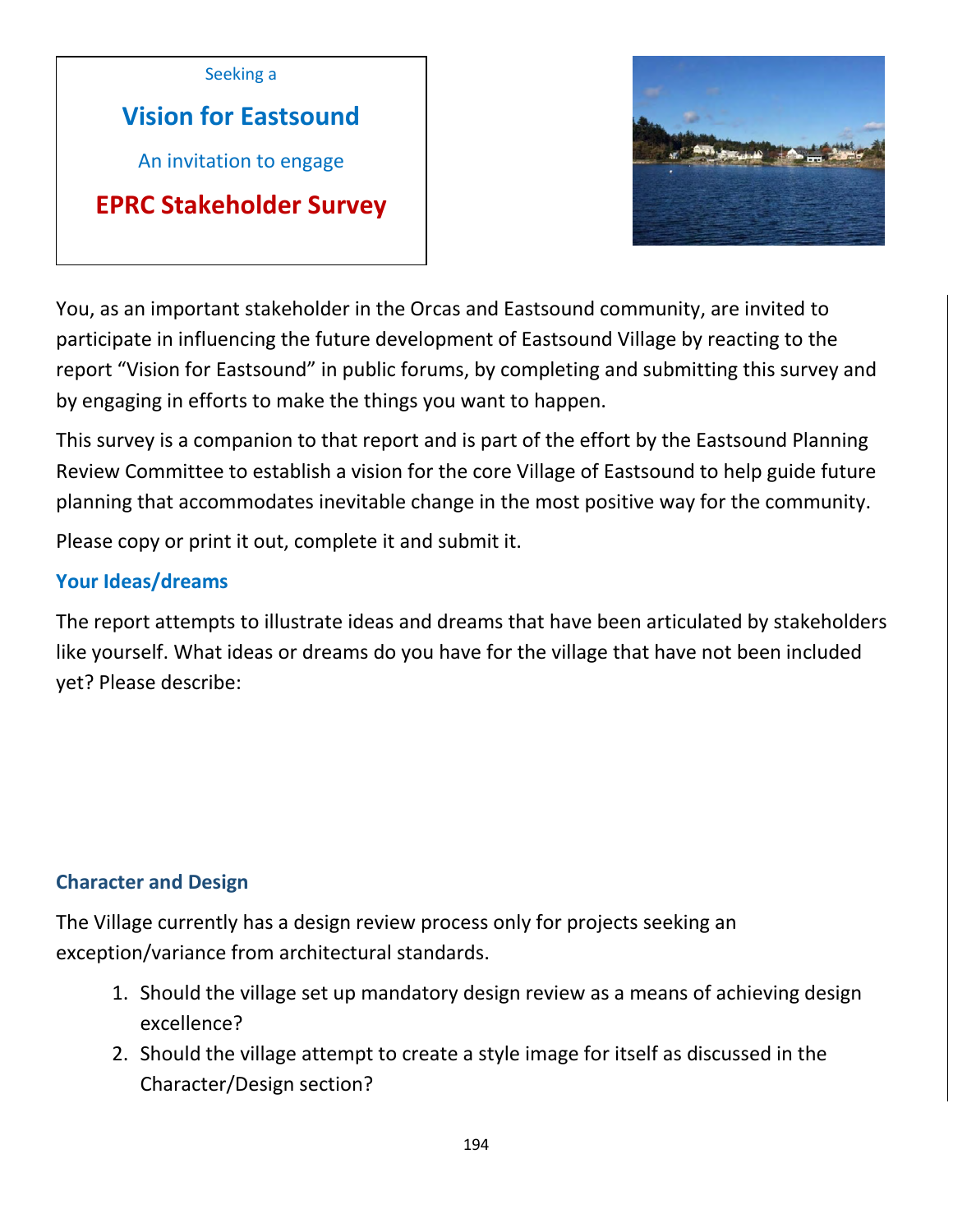- 3. Should focal point architecture be encouraged to help draw people (i.e. weat end of A street, north end of North Beach)?
- 4. Should storefront standards be developed?
- 5. Should street level retail be required in the village core?

# **Housing in the Village Core**

The village core (quarter mile radius) currently has about 60 residences. In 20 years the Urban Growth area must accommodate about 800 new residences. The densest residential zoning is currently in the Village core (40 units/acre).

- 6. What is the most desirable number of residences in the village?
	- None
	- $\Box$  <100
	- $\Box$  100-250
	- $\Box >250$
	- □ Other (please define)
- 7. Should third floor housing be allowed in the village?
	- No
	- Yes
	- □ Don't care, doesn't matter...
- 8. Should any building taller than three stories be allowed in the village?
	- No
	- Yes
	- □ Don't care, doesn't matter...
- 9. Should single family residences be allowed in the Village Commercial (highest density) zone?
	- No
	- Yes
	- □ Don't care, doesn't matter...
- 10.If single family residences are allowed in the Village Commercial zone, should they be subject to the same architectural standards as other buildings in that zone?
	- No
	- Yes
	- D Don't care, doesn't matter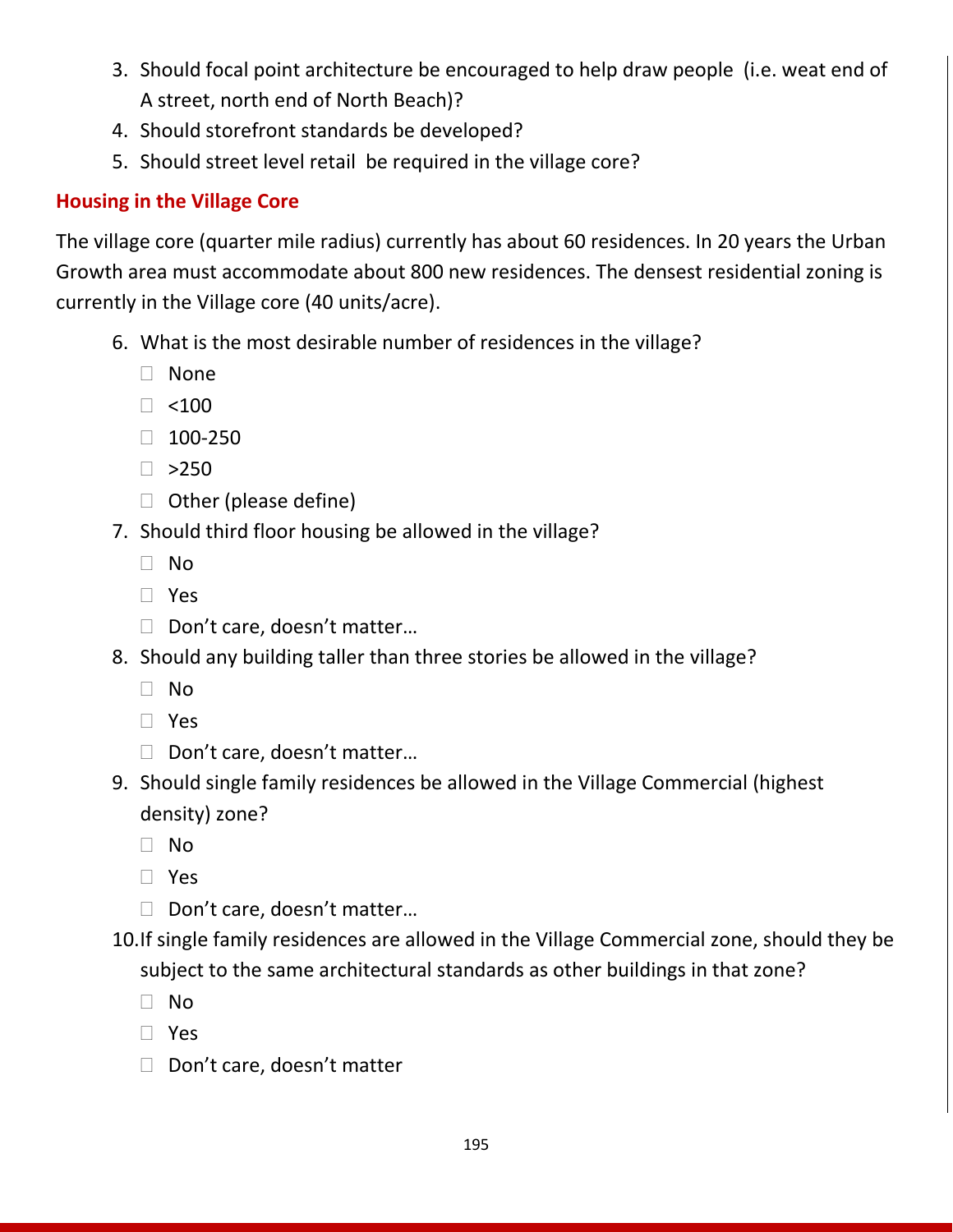# **Traffic and Parking**

There are now approximately 1200 parking spaces, public and private in the village core.

Requirements for retail commercial are 1 space/300nsf and for residential units 1/unit<550sf, 1.5/unit>550sf.

Main Street is a through street for traffic to and from the eastern half of the island.

- 11.Should all required parking be provided on the property generating the need, or should some of the demand be accommodated in walking distance but in separate parking clusters?
	- $\Box$  All on property
	- $\Box$  Some in clusters
	- $\Box$  Don't care, doesn't matter
- 12.Are parking requirements currently too low or too high?
	- $\Box$  Just right
	- $\Box$  Too low
	- $\Box$  Too high

13.Should on-street parking be maximized for convenience or minimized for a walkable and landscaped village?

- $\Box$  Parking maximized
- $\Box$  Parking Minimized
- $\Box$  A balance but favor parking
- $\Box$  A balance but favor walking
- 14.Should time limited street parking (i.e. 2 hour) be implemented?
- 15.Should streets be set up to favor motorized traffic flow or pedestrian flow?
	- $\Box$  Favor motorized traffic
	- $\Box$  Favor pedestrian traffic
	- D Don't care, doesn't matter
- 16. Should there be additional streets into and out of Eastsound?
	- $\Box$  No
	- $\Box$  Eastbound
	- Westbound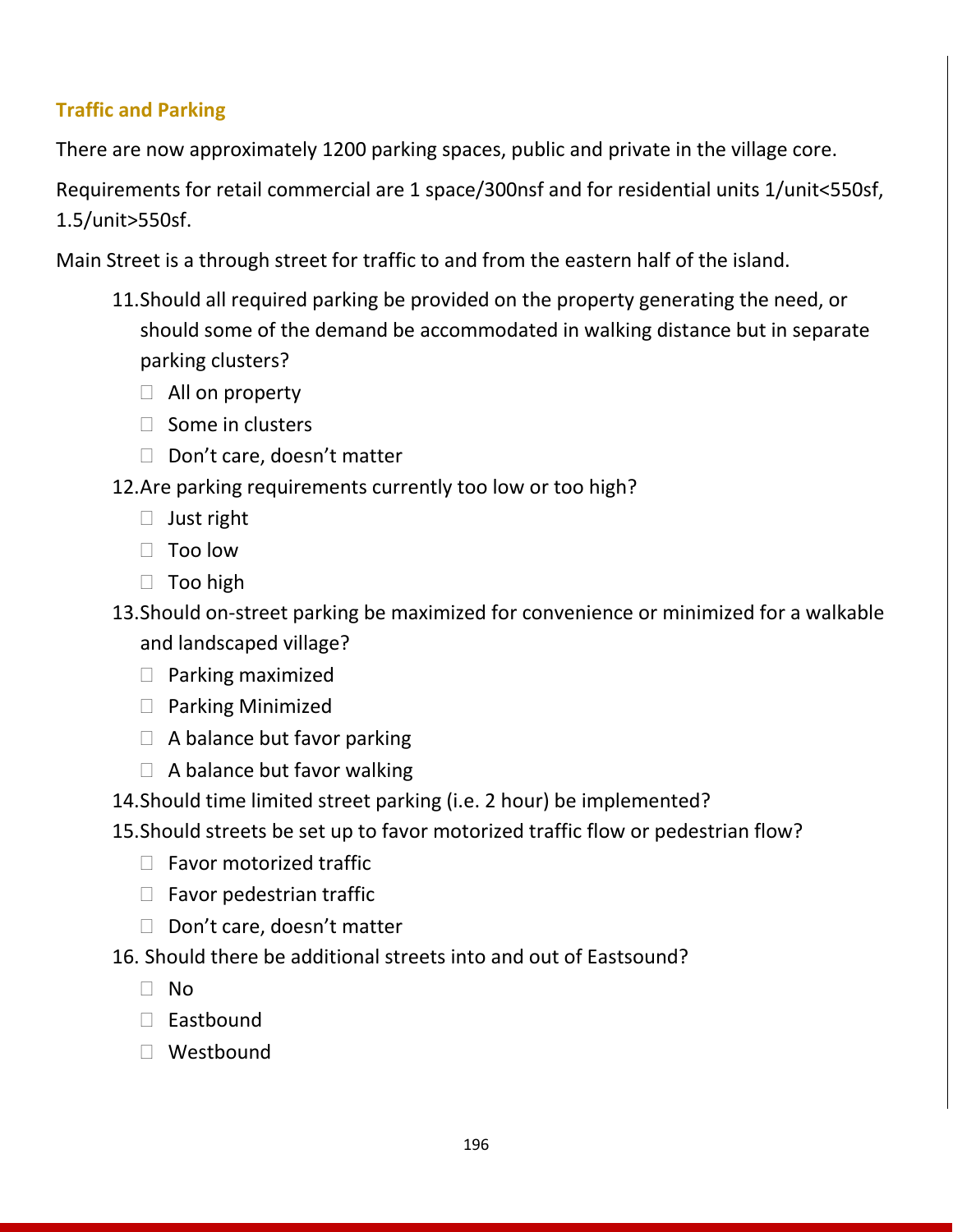## **Response to Precepts (Dreams Illustrated)**

The following are the precepts in the Vision for Eastsound Report. Please Rank them on the following scale:

- 1 absolutely support
- 2 Good Idea
- 3 Indifferent idea
- 4 Bad idea
- 5 absolutely oppose
- ◯ Select/Retain Deputy County Manager for Orcas
- ⃝ Aquatic Center
- ⃝ Increase Public Restrooms
- ◯ Homage to April
- ⃝ Increase Amenities
- ◯ Orcas Art Museum
- ⃝ Tromp L'oeil Facades
- ◯ Complimentary Driving School
- ◯ Add color standards: white based along waterfront? Dark grey roofs?
- $\bigcap$  Grey, white color standard
- $\bigcirc$  Add allowance for contemporary design shed roofs, low pitch 1 ½-2:12
- $\bigcirc$  Encourage street facing balconies, porches
- ⃝ Reconsider 35' height limit north of Rose Street
- $\bigcirc$  Enable contemporary architecture of quality
- ◯ Create a "village core" zone? (essentially exists as Village Commercial so modify?)
- $\bigcirc$  Make the Prune Aly to North Beach Road corridor a special design zone
- $\bigcap$  Reward/encourage development of a few architectural icons
- ⃝ Eastsound 'Seaside Village Esthetic
	- o BUILDINGS
	- o STOREFRONTS
	- o STREETSCAPE
- ◯ Retail / Housing Density Scenario A
- ◯ Retail / Housing Density Scenario B
- ⃝ Retail / Housing Density Scenario C
- ⃝ Housing Only Density a)
- ⃝ Housing Only Density b)
- ◯ Housing Only Density c)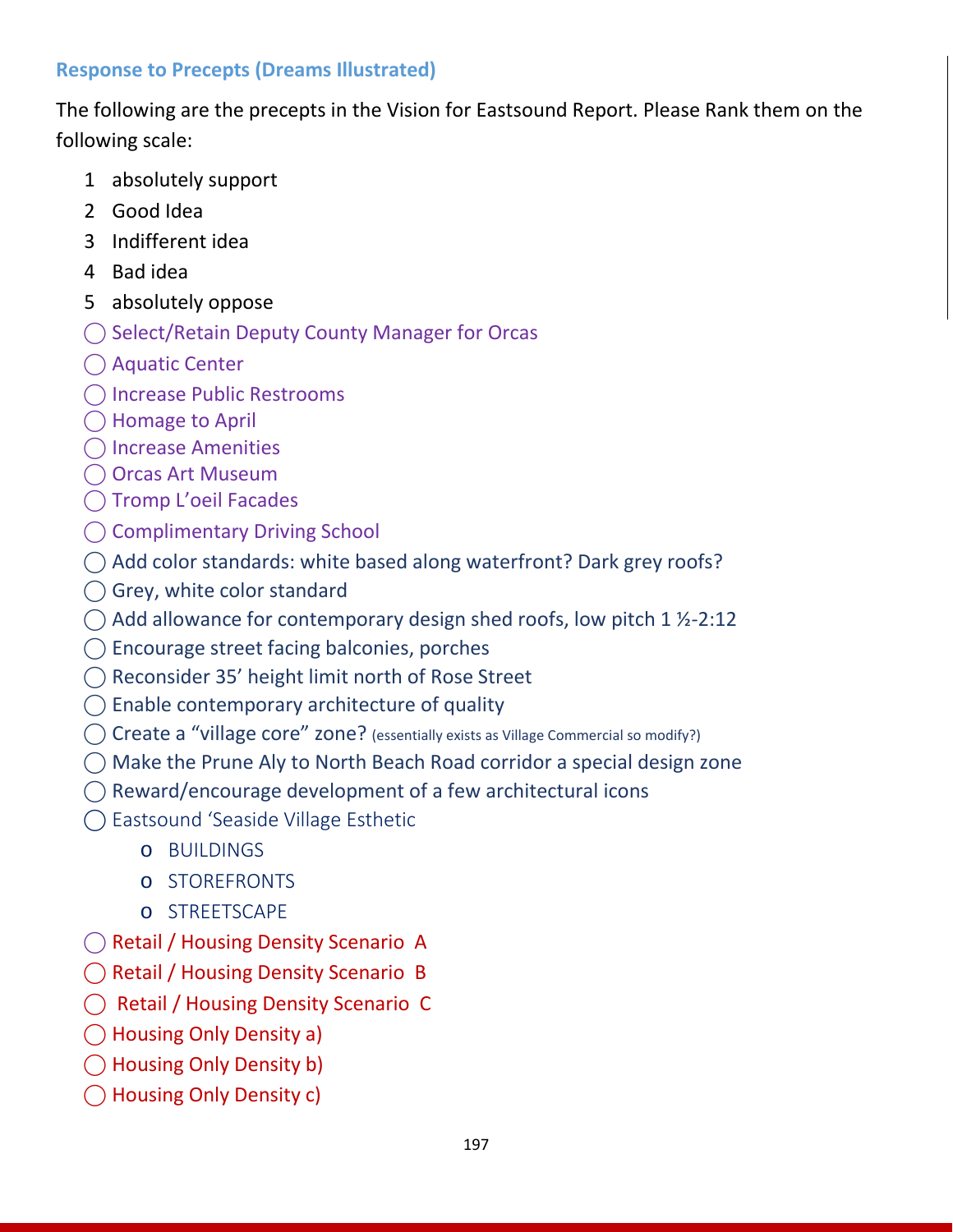- ⃝ Housing Only Density d)
- ◯ An Inn on Victory Hill
- ◯ Inn & Institute on Victory Hill
- $\bigcap$  A Mini Home Park for design worthy Residence
- $\bigcirc$  Identify areas for new constructed wetlands
- $\bigcap$  New Constructed wetlands/parking/development partnerships
- ⃝ Restored Beach/ Public Park
- ⃝ Amphitheatre Tiers
- ⃝ Mini Playground
- ⃝ Year Round Roofed Sheds
- ⃝ Pea Patch Gardens (alt.1)
- ⃝ Pea Patch Gardens (alt. 2)
- ⃝ Park/Passage
- ◯ Town (or April) Square
- ◯ Transit & Non-motorized Vehicle Center
- ◯ Grand Stair & Ramp
- ⃝ Public Outlook
- ◯ Outflow Stair to Beach
- ⃝ Waterfront View Corridors
- ◯ 20 New Buoys
- ◯ Expanded Capacity
- ⃝ Waterfront Dinghy Dock
- ⃝ Historic Templin's pier Replicated
- ◯ Pier to Indian Island
- ◯ Grand Canal
- ◯ Fern Street
- ◯ Fern Street One Way
- ◯ Rose and A Street extensions
- ⃝ Western Connection
- ◯ Connecting A St. to Orion St.
- ◯ One Way
- ◯ One Way Couplets
- ◯ Re-route traffic
- $\bigcirc$  Identify potential public parking areas
- ◯ A Street Parking Cluster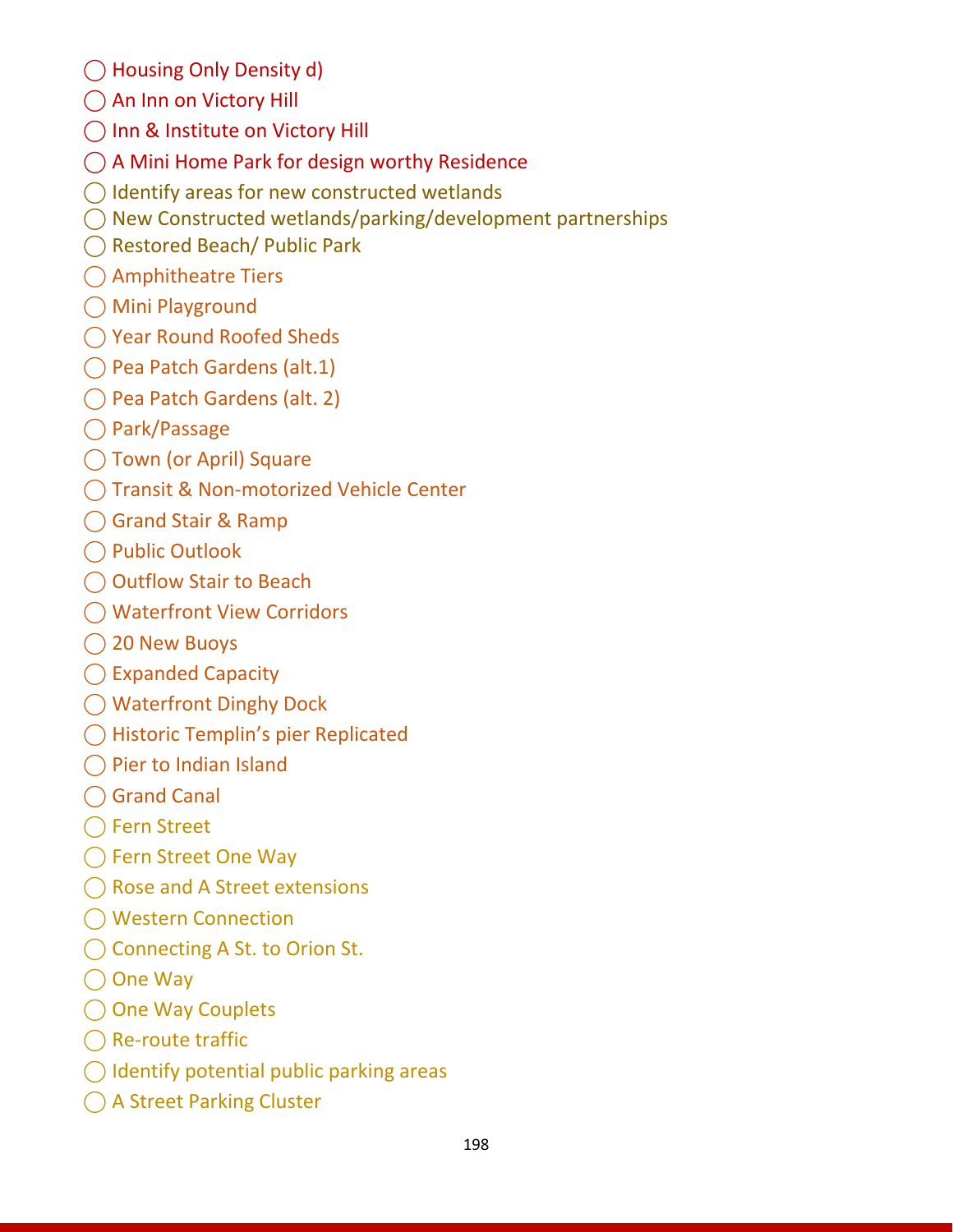- ◯ Madrona Street Parking Cluster
- ⃝ Main at Madrona Parking Cluster
- ◯ Retention Pond Parking Cluster
- ◯ Enchanted Forest Parking Cluster
- ◯ Time Limit Street Parking
- $\bigcirc$  Retailers/Institutions encourage use of lesser used private parking
- $\bigcirc$  Parallel parking along 50' right of way
- ◯ Parking Lot Fern St ROW
- ◯ North Beach for EV parking / Charging Stations
- ⃝ Parking at the Port
- ⃝ Unified streetscape in Village Core
- $\bigcirc$  Identify areas to enhance and encourage paths to the core
- ◯ Street Furniture
- ⃝ Walking and Biking Trails
- ⃝ Buck Park/Fun House/Orcas Center/village Trail
- ⃝ Interpretive Center/Trails Restored Public Access
- ⃝ Main Street Promenade
- ⃝ North Beach Promenade
- ⃝ Prune Alley Promenade
- ◯ The Walking Zone

## **Village Scenario**

In your idealized future which 10 precepts would you choose to be realized in Eastsound village (including your own)?

1 . 2 . 3 . 4 . 5 . 6 . 7 . 8 . 9 . 10 .